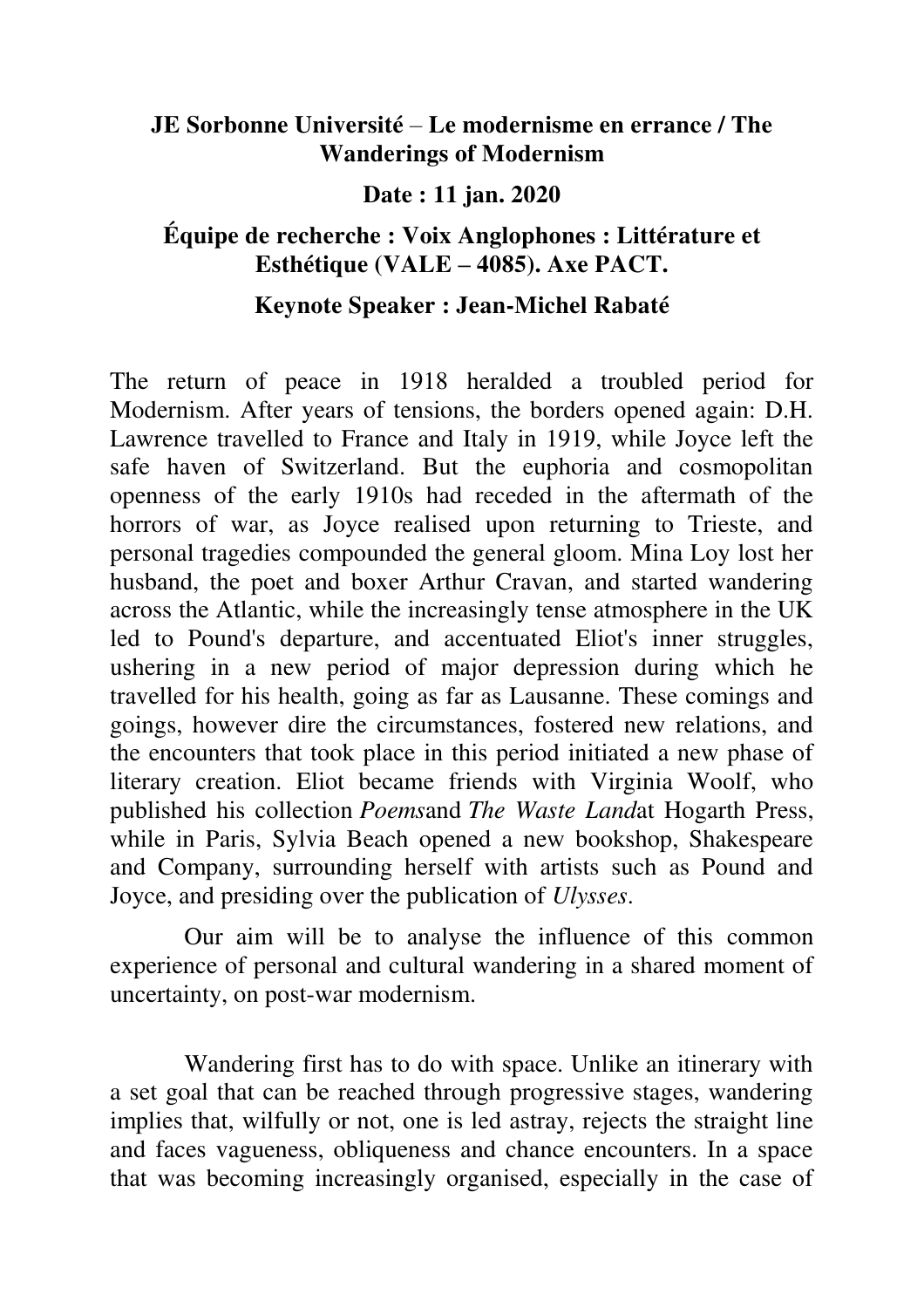travels, by the growth of tourism and its structures of consumption, modernist artists invented their own anti-itineraries, exemplified by Mina Loy's "Lunar Baedeker" or the one that Burbank reads in Eliot's "Burbank with a Baedeker, Blenstein with a Cigar". This relation to space is compounded by a question of temporality. The post-war experience questions all notions of temporal linearity, progressive and positivist outlooks, and calls for a new relation to the past. It is impossible to simply leave it behind: it always haunts the contemporary world, which, as Yeats expresses in his poem "Leda", is far from having outgrown the threat of the most archaic violence and tragedy.

 Hence, wandering, through time and space, becomes a means to subvert the foundations of the present. It is the weapon of Stephen Dedalus, who uses "silence, exile and cunning" to circulate among the labyrinths of the present, and also to transcend them "shaking the wings of his exultant and terrible youth" – just as Joyce's Daedalian style plays with the linguistic structures of time and space. Modernism is founded on these stray, errant descriptions of experiences and concepts. The opening of *The Waste Land*bears the mark of both physical and mental wandering, from the "Hofgarten" to the streets of London, from the incomplete prophecy to the mysteries of cartomancy. Against the predetermined roles, classes and spaces which society assigns to individuals, wandering also fosters escapism, opening up the strange, fantastic realms that such works as Woolf's *Orlando*explore. Nevertheless, openness comes with its own dangers, with a precariousness that echoes the lives of Lewis's Tarr or Mina Loy's Insel, and the haunting aftermath of trauma. The post-war wanderings of Septimus from Italy to England symbolise a movement of flight, when faced with the void and with a terrifying absence. Far from being a simple case of escapism and *flânerie*, wandering is indissociable from a form of anxiety, a loss of bearings in one's own relation to oneself and to the others.

 This is why the notion of wandering also touches upon questions of identity, of one's ability to find or return to oneself. Characters are often uprooted, feeling nostalgia – that is to say questioning their relation to the "nostos", where one comes from. Stephen and Bloom's wanderings in the streets of Dublin are a form of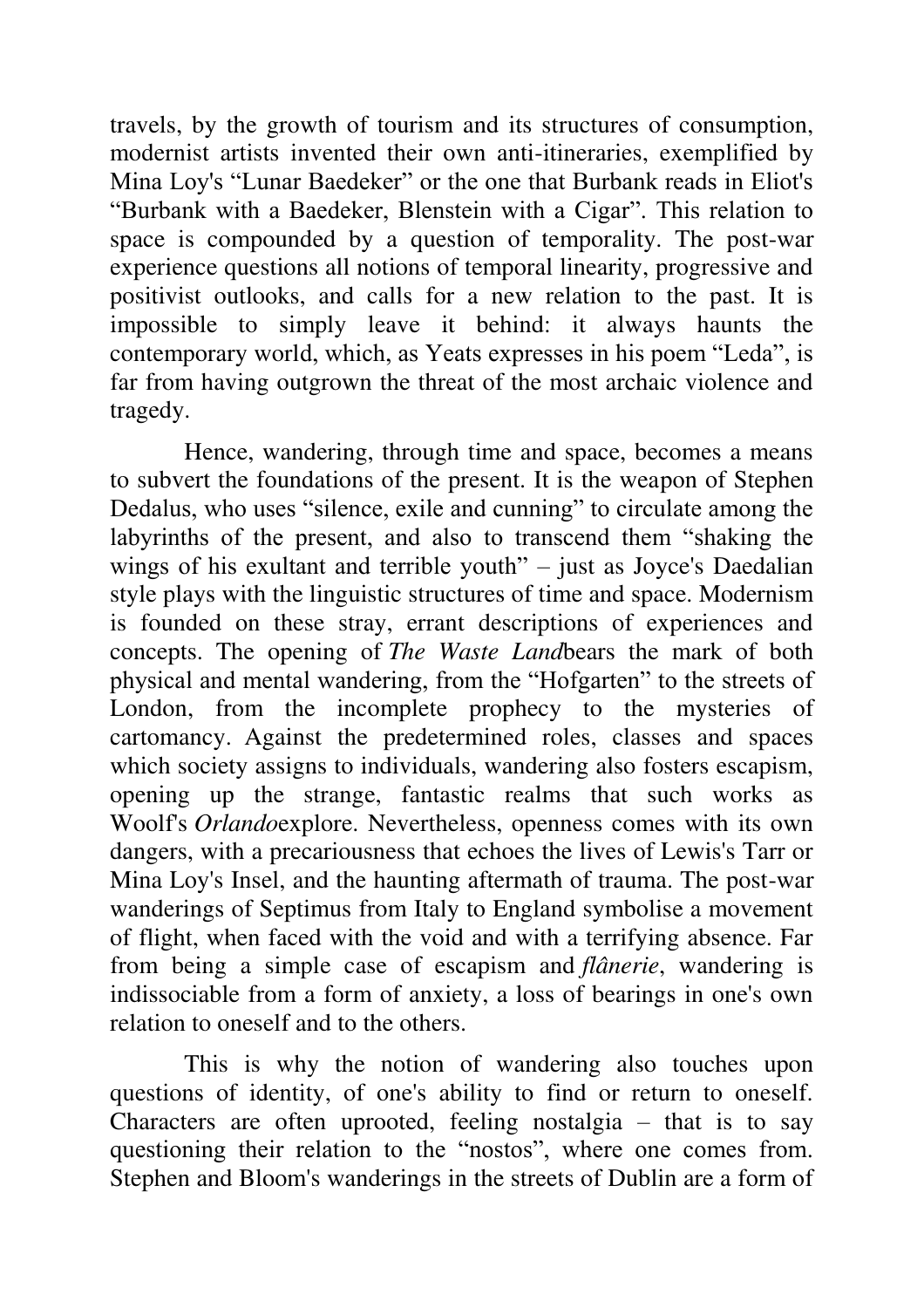exile: they meander, having left their keys, far from their home. This state echoes that of the Americans of the "lost generation", their wanderings and loss of moral and well as spatial compass. And through these depictions of "strangers in a strange land", modernism also questions notions such as hospitality, the encounter of the Other, surmounting differences and tensions – both personal and artistic, defending the foreignness of people, but also that of the new modernist works. Welcoming texts, and welcoming others, can take multiple form: competition and strife, misreading and mutual interpretation, but also a form of paradoxical community. For these years of errancy are the basis for what Woolf, in "How It Strikes a Contemporary", called the "structure […] built by common effort", from which the major works of modernism have arisen.

 Proposals, in French or English, will have to focus primarily on anglophone modernism, and investigate such topics as:

> The relation between the lives and personal experience of one or several modernist authors and their non-linear vision of time, space or style.

> The demonstration, through textual analysis, of the link between modernist style and experimentation and the notion of wandering or errancy.

> The artistic and cultural context of post-war modernism, through concepts such as those of margins, disorientation, uprooting, deterritorialization and nomadism as well as hospitality and care.

> Reflections on the cultural and political consequences of the post-war reconfiguration of space in Europe and throughout the world, and the commitments of modernist artists with regards to these changes.

These proposals (about 300 words), along with a short biographical note, should be sent by September 21st 2019 to [modernisme.errance@gmail.com](mailto:modernisme.errance@gmail.com)